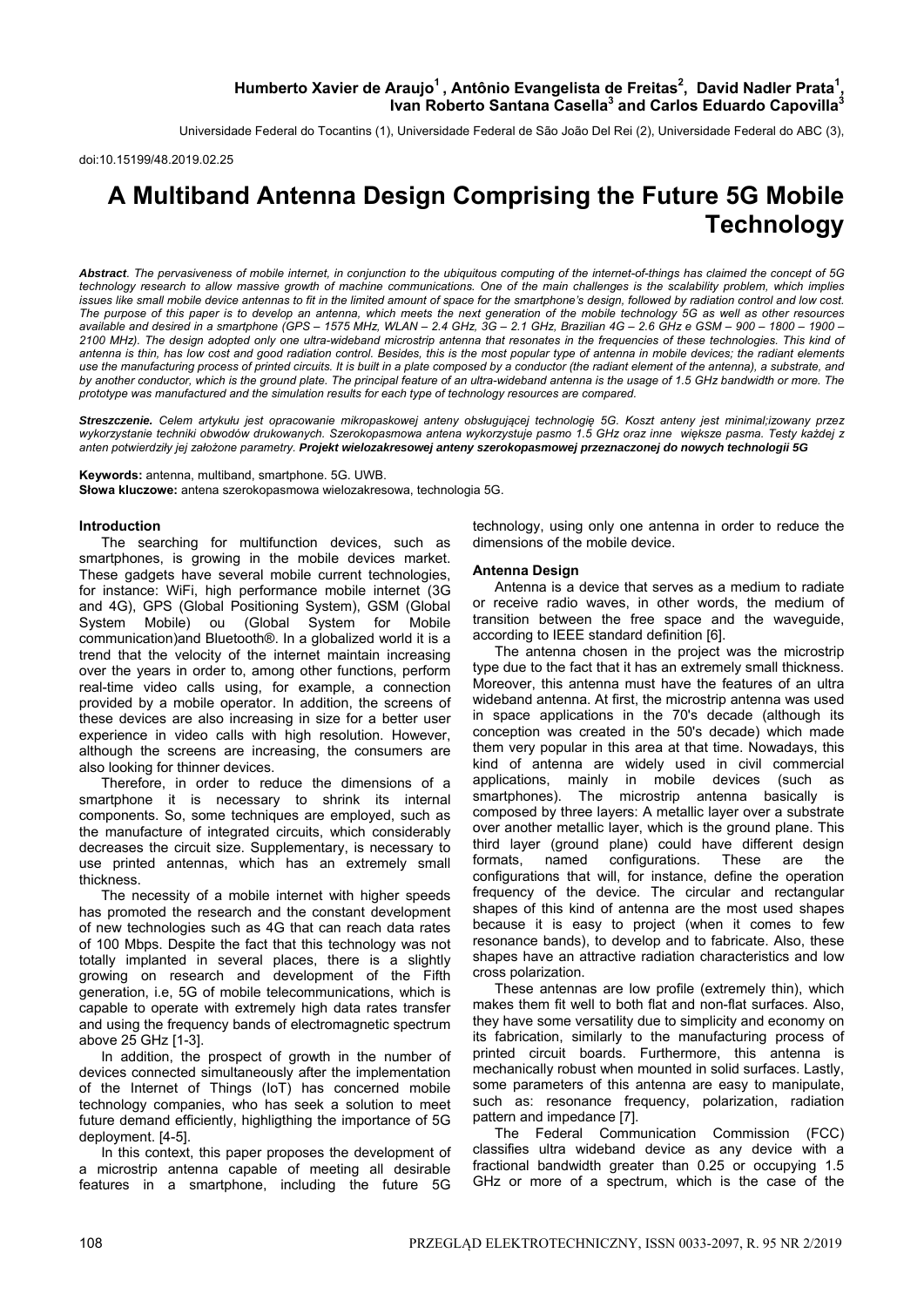present project. This class of antennas can be used for military, medical and commercial purposes, also in radars and mobile communications [4]. The FCC also proposed a formula to calculate the fractional bandwidth, given by:

(1) 
$$
BW_{fractional} = \frac{2(f_H - f_L)}{(f_H + f_L)}
$$

where  $f_H$  is the superior frequency of the emission point and  $f<sub>L</sub>$  is the inferior frequency of the emission point (-10 dB). The central transmission frequency is given by the average of the -10 dB points [8].

Firstly, it was used the transmission line model equations, which are the basis of the microstrip antenna theory, in order to design a rectangular antenna (due to the simplicity of assembling) which resonates in the central frequency of the 5G technology (26 GHz). Afterwards, the same equations were applied in order to compute the same information for the central frequency of GSM (900 MHz). Then calculations were made to the extremes of the desired resonant frequencies to obtain an estimate of the antenna dimensions.

There are several substrates that can be adopted on the internal layer of the microstrip antenna, generally, their dielectric constant may vary between 2.2 and 12. In this paper, the antenna was built on RT/duroid 5880 substrate, made by Rogers Corporation. The main features of this substrate are the relative permittivity  $(\varepsilon_r)$  of 2.2 and the thickness of 0.508 mm.

In order to achieve an efficient radiant element, it is possible to calculate a practical value for *W* using the following equation:

$$
(2) \t W = \frac{v_0}{2f_r} \sqrt{\frac{2}{\varepsilon_r + 1}}
$$

where  $V_0$  is the speed of light in free space,  $f_r$  is the desired resonance frequency and  $\varepsilon_r$  is the substrate permittivity.

After the calculation of *W* it is necessary to acquire the effective parameters of the antenna, starting with the effective permittivity and then determining the length of the antenna due to the effectiveness of permittivity.

(3) 
$$
\varepsilon_{ref} = \frac{\varepsilon_r + 1}{2} + \frac{\varepsilon_r - 1}{2} \left[ 1 + 12 \frac{h}{W} \right]^{1/2}
$$
  
(4) 
$$
\frac{\Delta L}{h} = 0.412 \frac{(\varepsilon_{ref} + 0.3)}{(\varepsilon_{ref} - 0.258)} \frac{\left(\frac{W}{h} + 0.264\right)}{\left(\frac{W}{h} + 0.8\right)}
$$

After the above calculations it can be estimated the length and the effective length of the radiating element of the antenna

(5) 
$$
L = \frac{C_0}{2f_r\sqrt{\varepsilon_{\text{refr}}}} - 2\Delta L
$$

$$
(6) \t L_{\text{eff}} = L + 2\Delta L
$$

The result acquired using all above equations is shown on the table I.

The insertion of small rectangular cuts in the ground plane are capable of diminish the values of the S11 parameter (reflection coefficient). This parameter also indicates which are the resonance frequencies of a given antenna and what is its operating range [9-12].

Table I: Values of the extreme frequencies

| <b>Dimensions/Frequ</b><br>encies | 900 MHz | 26 GHz |
|-----------------------------------|---------|--------|
| $W$ (mm)                          | 131.76  | 4.56   |
| $\epsilon_{\text{reff}}$          | 2.1866  | 1.9925 |
| $\Lambda$ L/h                     | 0.530   | 0.515  |
| $\Delta$ L (mm)                   | 0.269   | 0.262  |
| L (mm)                            | 112.17  | 3.56   |
| L <sub>eff</sub> (mm)             | 112.71  | 4.084  |

The rounding on the edges of the radiating element was made in order to reach the desired resonance frequencies.



Fig. 1: Built prototype of the multiband antenna.

# **Results**

The proposed antenna was designed on Rogers RT/duroid 5880 substrate, with relative permittivity of 2.2 and thickness of 0.508 mm. All the simulations were performed by CST Studio design tool, which is based on Finite Integration Technique (FIT).

In Fig. 2, the return loss parameter is shown, with the comparison of simulated and measured results. Based on this, it is possible to observe all ranges and applications that the proposed antenna can correctly work.

According to Fig. 2, it can be stated that the antenna has a resonance band between 970 MHz and 2.71 GHz, which meets the requirements of GSM, GPS, 3G, 4G and WiFi (2.4 GHz). It also resonates around 15 GHz, an unwanted frequency that may be useful for future applications in mobile devices, including satellites systems. Lastly, the antenna has another resonance band between 24.8 GHz and 27.5 GHz, which meets the requirements of 5G technology.

As soon as the S11 parameter meets values lower than -10 dB, a bandwidth is established. Another parameter used to evaluate the quality of antenna is the VSWR (Voltage Standing Wave Ratio), which is a function of the reflection coefficient, and is given by:

(7) 
$$
VSWR = \frac{1 + |S_{11}|}{1 - |S_{11}|}
$$

The VSWR indicates how much of an RF (Radio Frequency) signal was reflected to the transmitter. It has high values if the impedances are not very well-matched. The VSWR response of the antenna is resumed in Table II.

It can be seen that in the majority of the desired frequencies the VSWR has values lower than 2, which indicates that a small part of the wave, in the desired frequency becomes standing.

In Figs. 3-5, the radiation pattern of each technology is shown, regarding a normalized gain. All these results are summarized in Table II.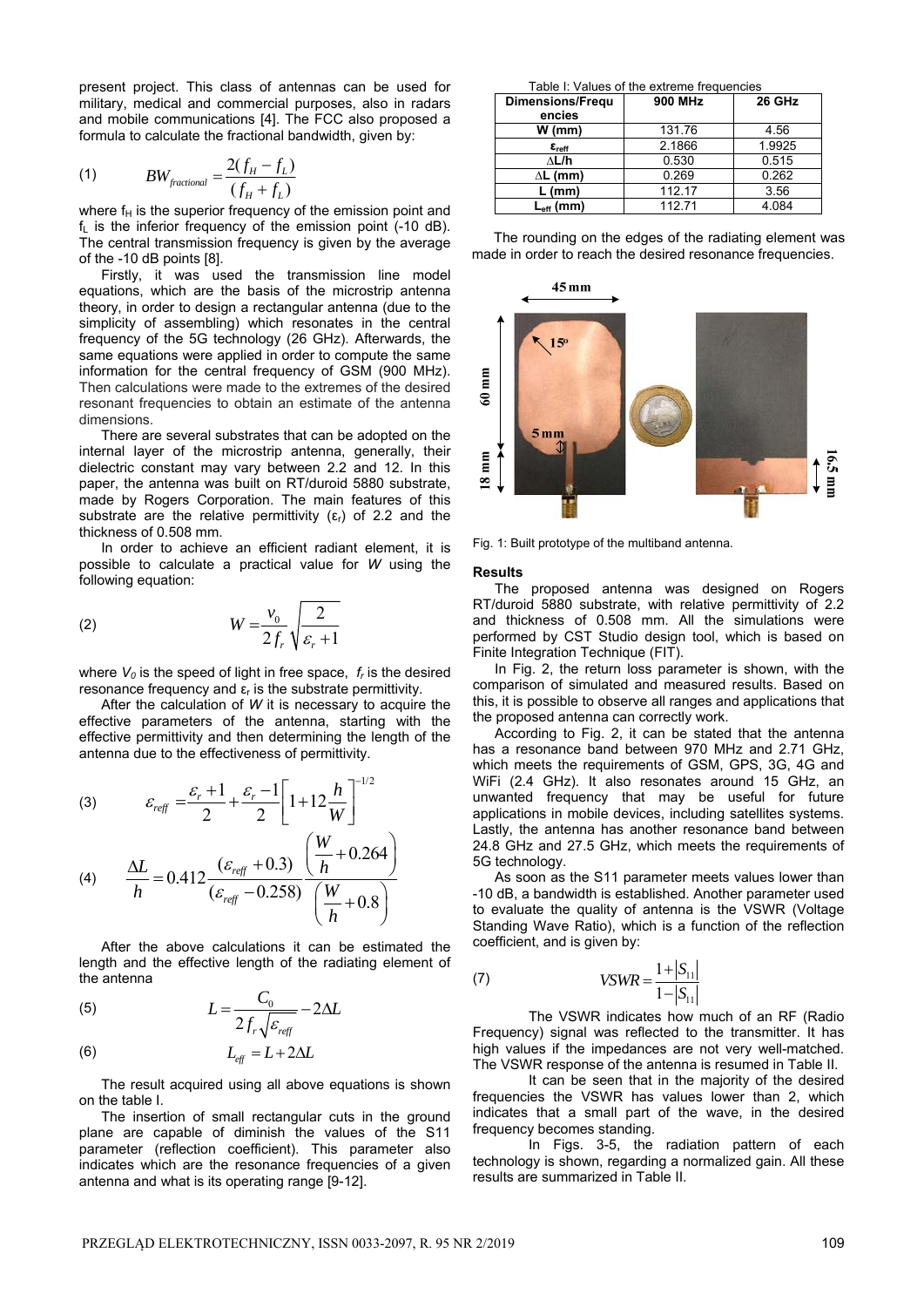